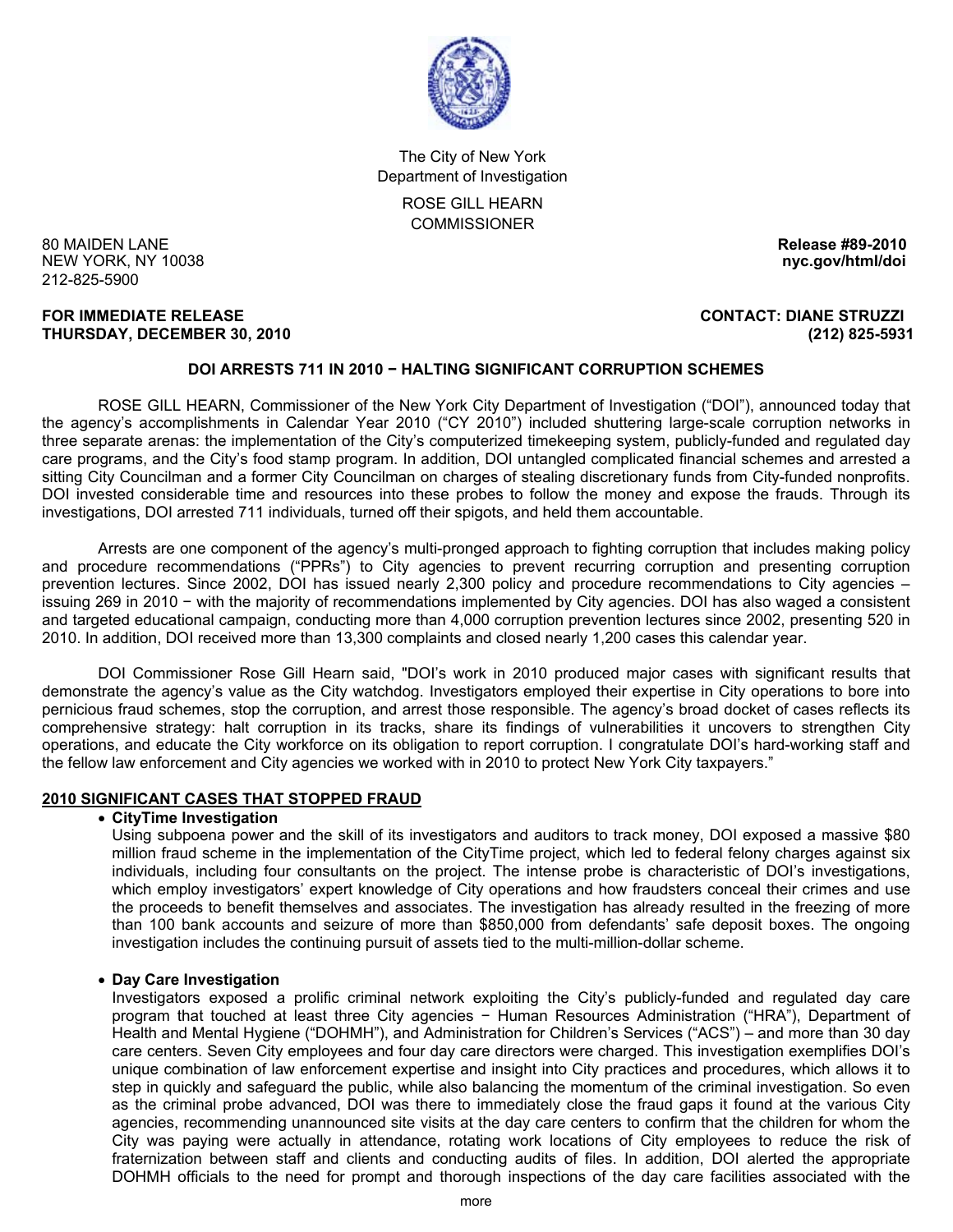investigation. More than 20 day care centers were closed due to violations that were part of the fraud exposed by the investigation, and one of the defendants – a day care director − has already pleaded guilty to a federal bribery charge.

## • **\$8 Million Food Stamp Fraud**

When HRA notified DOI about discrepancies in 19 food stamp cases. DOI investigators set out to understand how and why these discrepancies occurred. What they found was a sophisticated criminal scheme that resulted in the arrest of two HRA employees, including a supervisor, and two others on charges of illegally obtaining \$8 million in food stamp benefits in connection with approximately 1,500 fraudulent cases. According to the charges, the City supervisor used her computer access at HRA and addresses provided by some of the defendants to process and approve fraudulent food stamp cases and generate food stamp cards that were later sold.

## • **Discretionary Funding Probe**

Several years ago, DOI joined with the U.S. Attorney's Office for the Southern District of New York and began examining the way that the City Council dispersed millions of dollars in discretionary funds to nonprofits, with little oversight. DOI's work in this arena yielded a series of criminal cases, reforms, and dispositions, including these results in 2010:

- ¾ DOI investigators exposed the abuse of City discretionary funds that were funneled to an array of nonprofits controlled by City Councilman Larry Seabrook. DOI's investigation led to a federal indictment charging Seabrook with fraudulently steering more than \$1 million in discretionary funds to these nonprofits to benefit his friends and family and with receiving \$50,000 in corrupt payments from a Bronx manufacturer who sold boilers to the Yankees with Seabrook's behind-the-scenes help.
- ¾ Former City Councilman Hiram Monserrate was charged with abusing more than \$100,000 in discretionary funds to support his political campaign rather than the community he represented. Many City-funded nonprofits lawfully provide essential community-based services to New Yorkers. But when individuals treat these organizations as a source of personal cash, DOI's Not-for-Profit / Vendor Fraud Unit awaits, exposing those who devise schemes to swindle the taxpayers.
- ¾ DOI's mission is to share with City entities the corruption vulnerabilities we uncover during our investigations so corrective action can be taken. It is within that vein that DOI met several times with City Council Speaker Christine Quinn and her staff to share our observations and recommendations stemming from DOI's ongoing examination into this complicated area. DOI's investigative findings have led to City Council reforms that include restrictions on City-funded organizations' use of consultants and on Council members' subletting office space.
- ¾ Asquith Reid and Joycinth Anderson − two former staffers for a City Councilmember − pleaded guilty to embezzling \$145,000 in discretionary funds allotted to a nonprofit closely associated with Reid. In 2010, Reid was sentenced to three years of probation, nine months of which had to be served at a halfway house; and Anderson was already sentenced in 2009 to four months of home confinement and two years of probation.

### • **Taxi Driver Fraud**

DOI joined with the Manhattan District Attorney to get to the bottom of taxi drivers charging customers an out-oftown rate when they were within the City limits. Investigators worked with the City Taxi & Limousine Commission ("TLC") to mine the voluminous data, find the victims, and follow the trail to the taxi drivers. As a result, 59 taxi drivers were indicted on charges of wrongfully activating the double-fare rate on a minimum of 300 trips. While the crimes struck a raw nerve with the public, the subsequent investigation and arrests were the swift response that stopped the fraud and showed taxi customers that the City has no tolerance for unscrupulous drivers. As a result of the investigation, TLC added an alert to taxicab computer screens that notifies customers when out-of-town rates are activated.

# **DOI INVESTIGATIONS HOLD FRAUDSTERS ACCOUNTABLE**

## • **Testwell Concrete Testing Fraud**

DOI investigators executed search warrants and essentially plotted a map linking Testwell's jobs to specific false documents filed with the City Department of Buildings ("DOB"). The case exposed the enduring and widespread effect that filing false construction-related reports can have on public safety and confidence.

In 2010, a Manhattan Supreme Court jury found Testwell; the former owner of Testwell Labs, V. Reddy Kancharla; and Testwell's Vice President, Vincent Barone, guilty of Enterprise Corruption, Scheme to Defraud in the First Degree and related charges in connection with falsely filing concrete testing and inspection information with the State and City, including DOB. Testwell was ordered to pay more than \$1.7 million in restitution. Barone was sentenced to between 5<sup>1</sup>/<sub>3</sub> to 16 years in prison and fined \$15,000 and Kancharla was sentenced to seven to 21 years in prison and ordered to pay \$225,000 in reparations.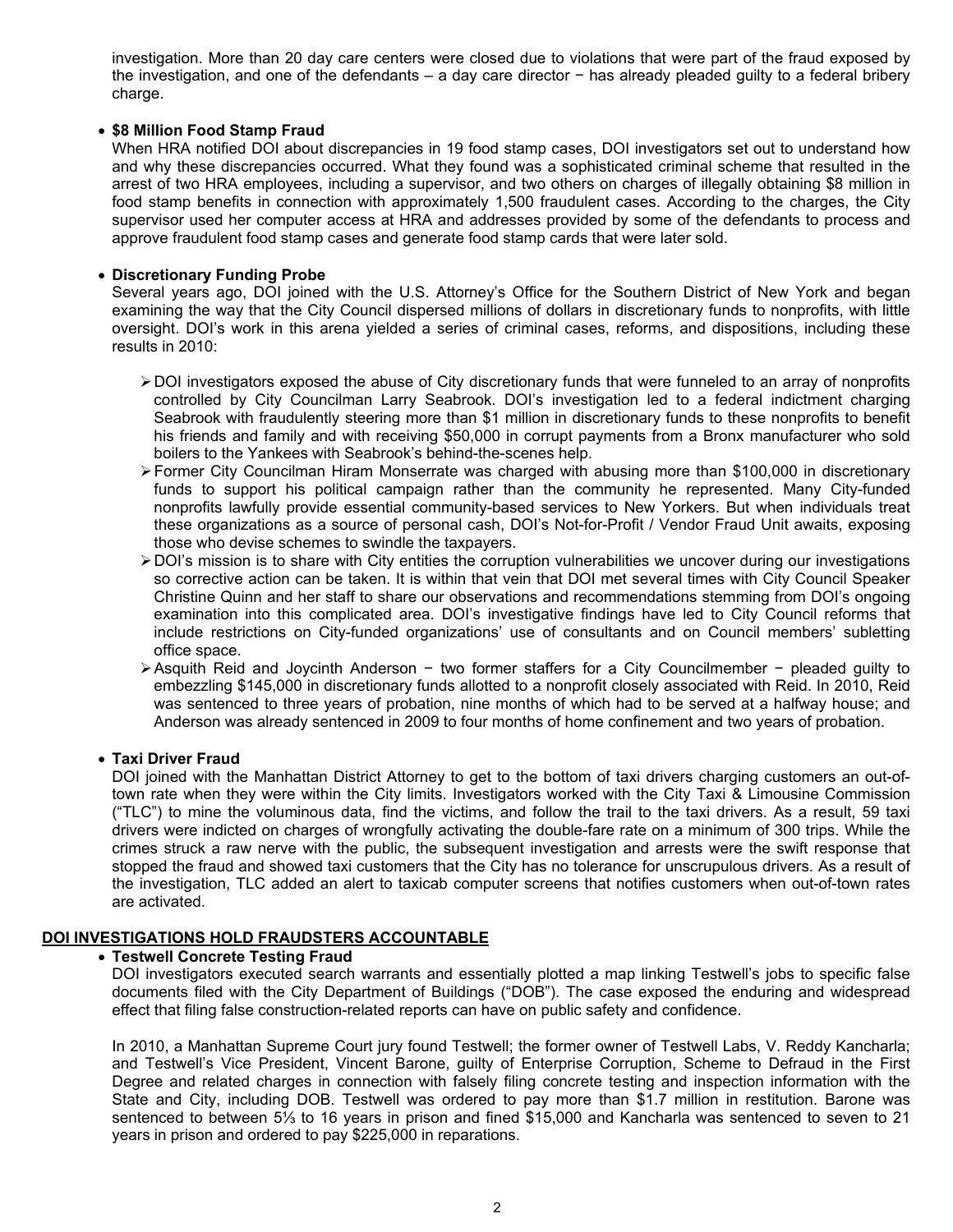The Testwell investigation also led to the formation of a specialized Concrete Enforcement Unit at DOB, which has been active conducting field audits and issuing violations that include testing deficiencies.

### • **Bribery Scheme Involving DOB Inspector and Crane Company**

DOI conducted a top-to-bottom review of DOB's Cranes and Derricks division resulting in the indictment of DOB's assistant chief inspector, James Delayo; a crane company owner, Michael Sackaris; the crane company, Nu-Way Crane Service, Inc., and a Nu-Way employee, Michael Pascalli, in a bribery scheme in which Delayo took money in exchange for providing Sackaris with advance copies of the written City crane licensing exam and filed documents falsely indicating that Pascalli had passed a practical exam when he had never taken it. In 2010, Delayo, Sackaris, Nu-Way, and Pascalli each pleaded guilty. Pascalli was sentenced to three years of probation. Delayo and Sackaris were sentenced to between two and six years in prison and the company was ordered to pay \$10,000, the amount of the bribes, in forfeiture.

Based on the corruption uncovered by DOI, and as result of a DOI recommendation, DOB overhauled the testing process it administered for one of the crane operator's licenses it issues, designating an experienced organization to create and administer the test. DOI's investigation also led to changes in the City crane regulations.

### • **Not-for-Profit / Vendor Fraud Unit**

DOI's Not-for-Profit / Vendor Fraud Unit is a prime example that the agency's investigations lead to innovative corruption-fighting approaches. The unit was formed several years ago after DOI investigators uncovered embezzlement cases at City-funded nonprofits and realized the need for increased scrutiny of nonprofits that receive millions of City taxpayer dollars. Since its inception, the unit has made 37 arrests, resulting in 34 convictions so far.

A seminal case that led DOI to form the unit resulted in 2010 in a seven-year prison sentence for former state Senator Efrain Gonzalez Jr. who fraudulently used two nonprofit organizations to pay personal expenses, including membership fees for a vacation club, rent payments for a luxury apartment in the Dominican Republic, and costs related to his private cigar manufacturing and distribution company.

#### **DOI EXPOSES FALSE FILINGS, WHICH HAVE BROAD IMPACT ON CITY**

City agencies rely on the accuracy of the information submitted to them to make important decisions. DOI exposes individuals who intentionally misrepresent information on City records to evade regulations, illustrating the close nexus between integrity and maintaining safety. The following highlights some of DOI's notable false filing investigations in 2010:

### • **Fraudulently Obtaining Radioactive Materials License**

DOI arrested Phil Horowitz, an official of a now-defunct medical care facility in Forest Hills, Queens, on charges of illegally obtaining a radioactive materials license from DOHMH by submitting an application with the names of a radiologist and a physician without their knowledge or permission. DOI initiated an investigation after receiving information that a radiologist was interviewed by the defendant for a position at the medical office and later discovered his name was fraudulently used on a radioactive materials license for that medical office.

#### • **False Filings of Lead and Asbestos Reports**

Saverio Todaro, a lead risk assessor and certified air asbestos air sampling technician, pleaded guilty to falsifying hundreds of lead and asbestos inspection reports filed with the City. DOI investigators deftly tracked down the defendant's false reports filed with several City agencies. The investigation is a testament to the benefits of cooperation among our federal and City partners, and the importance of having DOI as the City's anti-corruption agency since this investigation began with DOHMH notifying DOI about suspicions they had regarding the defendant's reports. In December 2010, the defendant was sentenced to 63 months in federal prison.

## • **DOI Investigation Uncovers Phony College Degree**

Bernard Feraca, an Administrative Construction Project Manager with the City Department of Sanitation ("DSNY"), was arrested on charges of submitting a fraudulent Bachelor of Science degree in Engineering purporting to be from the University of Miami, Coral Gables, FL, to obtain his position with DSNY. DOI began investigating after the supposed degree was submitted to DOI's Background Investigation Unit as part of a required background investigation. Feraca pleaded guilty in December to a class A misdemeanor, was sentenced to five days of community service, and his City employment was terminated.

#### • **Con Man Charged with Posing as City-Sanctioned Inspectional Consultant**

As a result of a DOI investigation, Hector Collet was charged in the Bronx and Manhattan with posing as a City contractor and tricking several businesses into paying him fees, supposedly to help them prepare for health inspections. In fact, DOHMH has no such contracts, and the documents the defendant presented were forged, according to the charges. Collet was sentenced on the Manhattan case to between two and six years. The case in the Bronx is pending.